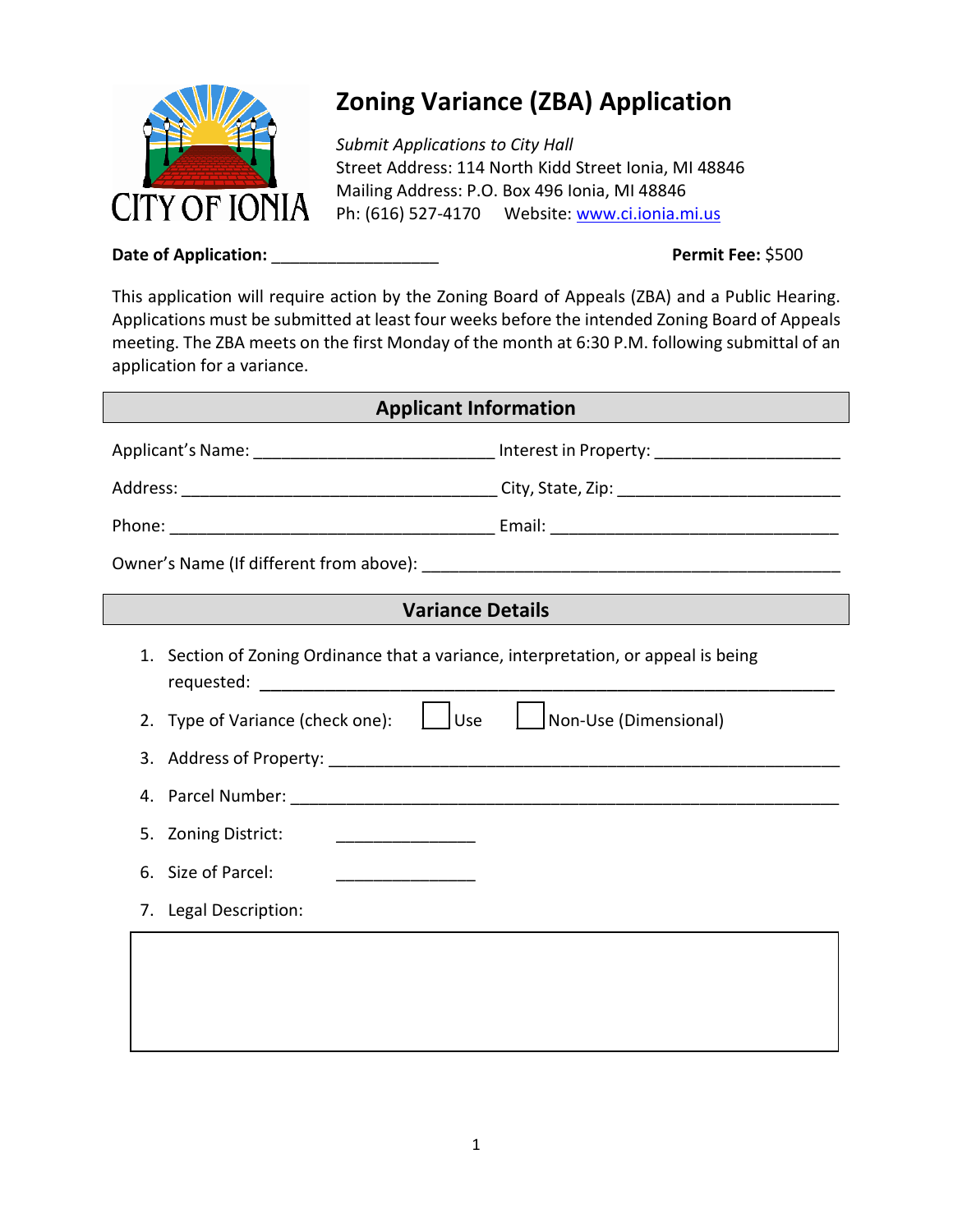8. Description of Request:

| <b>Signatures</b>                 |                                                                                                                 |  |
|-----------------------------------|-----------------------------------------------------------------------------------------------------------------|--|
|                                   | Date: _____________________                                                                                     |  |
|                                   | Date: __________________                                                                                        |  |
|                                   |                                                                                                                 |  |
| <b>OFFICE USE ONLY</b>            |                                                                                                                 |  |
| Fees Paid:                        |                                                                                                                 |  |
|                                   |                                                                                                                 |  |
| Action Taken: ___________________ |                                                                                                                 |  |
|                                   | Comments: 2008 and 2008 and 2008 and 2008 and 2008 and 2008 and 2008 and 2008 and 2008 and 2008 and 2008 and 20 |  |
|                                   |                                                                                                                 |  |
| Signature: Signature:             | Date: <u>_______________________</u>                                                                            |  |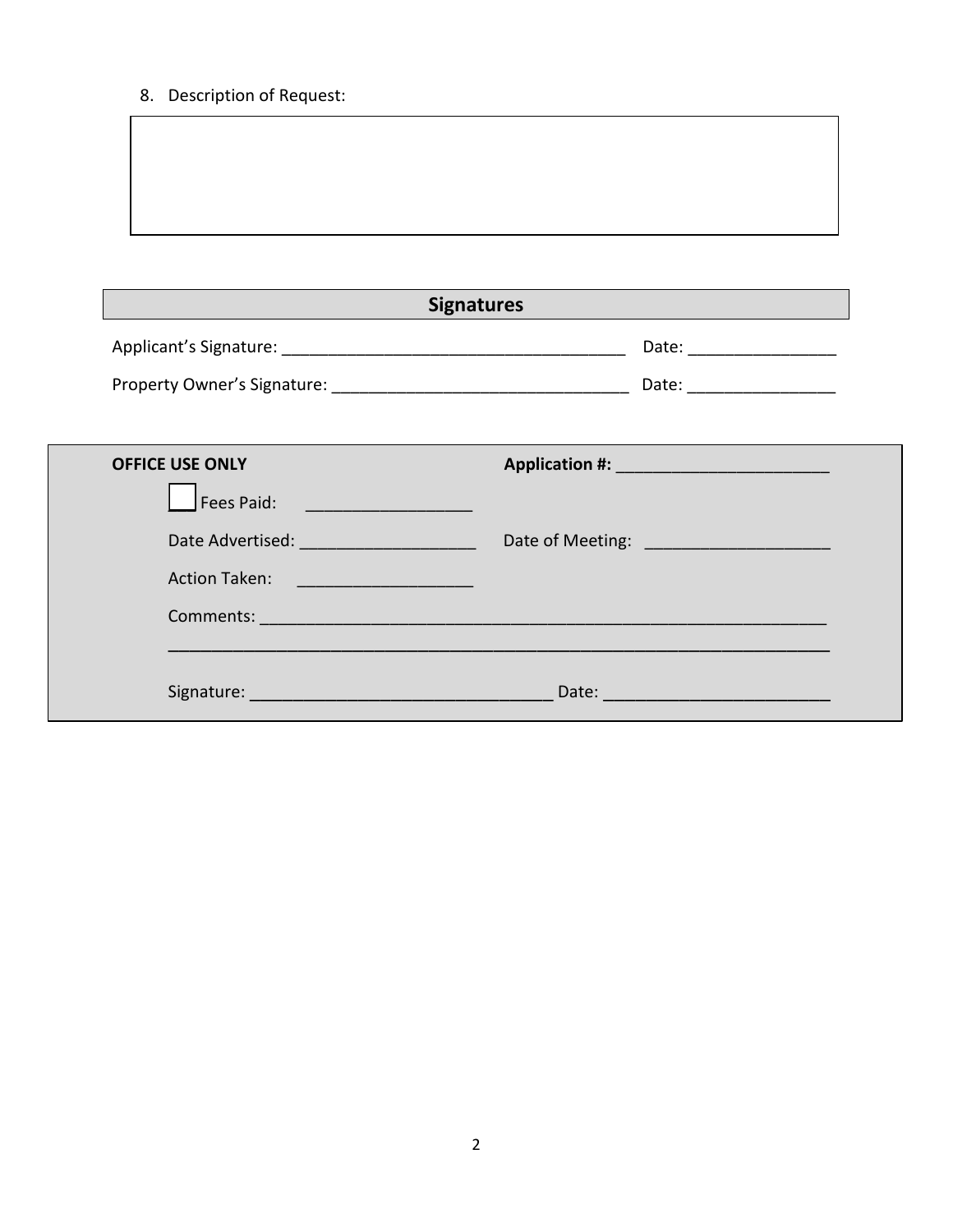## **Zoning Board of Appeals Process**

#### **I. Meeting Dates**

The Zoning Board of Appeals meets on the first Monday of the month at 6:30 P.M. following submittal of an application for a variance. Meetings are held in the city council chambers at the City Hall.

#### **II. Processing Period**

An application for a variance to the Zoning Board of Appeals usually takes 30 days to process.

#### **III. Application Procedures**

Whenever an application for an appeal to the Zoning Board of Appeals is filed, the following steps are taken in processing the application:

1) An application for an appeal is submitted to the City Manager or his/her representative along with the required fee(s). The application must be signed by the owner(s) of the property for which the application has been submitted.

The fee covers the cost of mailing notices to property owners and occupants of properties within 300 feet of the applicant's property, and the cost of holding a hearing.

## **Applications should also be accompanied by an accurate drawing illustrating the requested variance or other appeal.**

- 2) The City Manager, in conjunction with the Chair of the Zoning Board of Appeals, sets a public hearing date.
- 3) Written notices of the request for an appeal and date of the hearing are mailed to the owners of property and/or occupants within 300 feet of the subject property, and to the applicant. This mailing list is taken from the most recent City tax roll. This notice is mailed at least 15 days before the hearing date.
- 4) A hearing on the appeal is held, at which time the applicant may appear in person or by agent or attorney. The Board also accepts comments or questions from the audience. The Board may either approve, deny or table a request. The Board may impose conditions in granting a variance request.
- 5) A copy of the Zoning Board of Appeals decision is sent to the applicant and to the City Zoning Administrator. The terms of the approved appeal are incorporated in any permit subsequently issued by the Zoning Administrator.
- 6) An appeal of the decision of the Zoning Board of Appeals may be made to the Circuit Court of Ionia County as provided for by State of Michigan law. An appeal cannot be filed with the City Council or Planning Commission.
- 7) The activity authorized by the appeal must be underway within one year of the date granted by the Board or the variance will no longer be valid.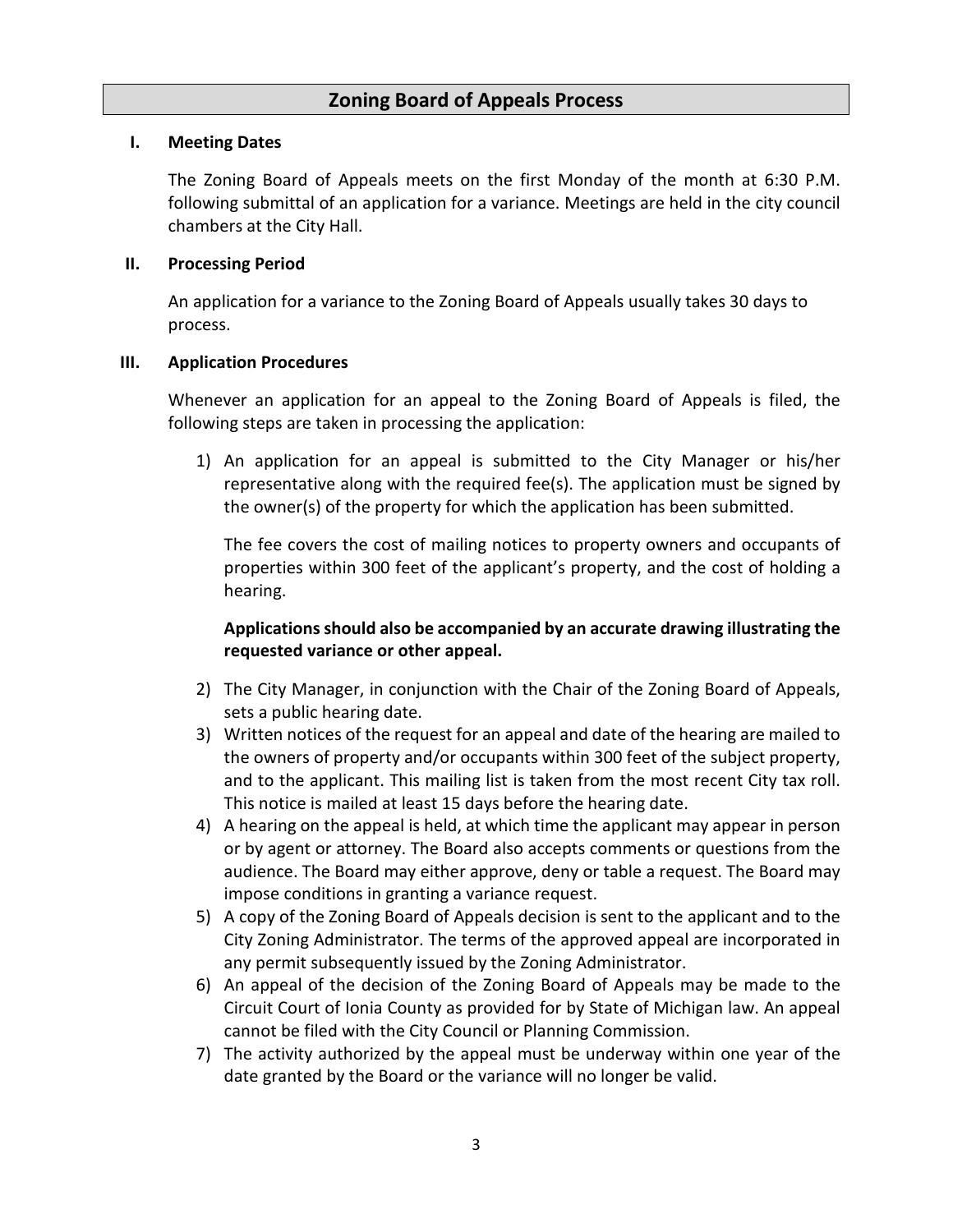#### **IV. Criteria for Granting a Variance or Other Appeal**

The Zoning Board of Appeals treats each variance request individually and approves or denies each variance request on its own merits.

**In order for the Board of Appeals to grant a variance, the applicant must demonstrate to the Board that he/she meets all of the following standards provided in Section 1244.05 of the City Zoning Ordinance.**

# **Section 1244.05(b) - Standards for Variance Approval**

The To authorize a variance from the strict application of the provisions of this Chapter, the Zoning Board of Appeals must find that "where by reason of exceptional narrowness, shallowness, shape or area of a specific piece of property at the time of enactment of this Chapter or by reason of exceptional topographic conditions or other extraordinary or exceptional conditions of such property, the strict application of the regulations enacted would result in peculiar or exceptional practical difficulties to, or exceptional undue hardship upon the owner of such property."

The Board shall also find that "such relief may be granted without substantial detriment to the public good and without substantially impairing the intent and purpose of this Chapter."

In granting a variance, the Board may attach conditions regarding the location, character and other features of the proposed uses as it may deem reasonable in furtherance of the purpose of this Chapter.

# **Section 1244.05(c)(8) - General Standards for All Appeals to Zoning Board of Appeals**

In consideration of all appeals and all proposed variations to this Chapter, the Board shall first determine that the proposed variation will not:

- a) Impair an adequate supply of light and air to adjacent property.
- b) Unreasonably increase the congestion in public streets.
- c) Increase danger of fire or endanger public safety,
- d) Unreasonably diminish or impair established property values within surrounding area.
- e) Impair the public health, safety, comfort, morals, or welfare of the inhabitants of the City of Ionia.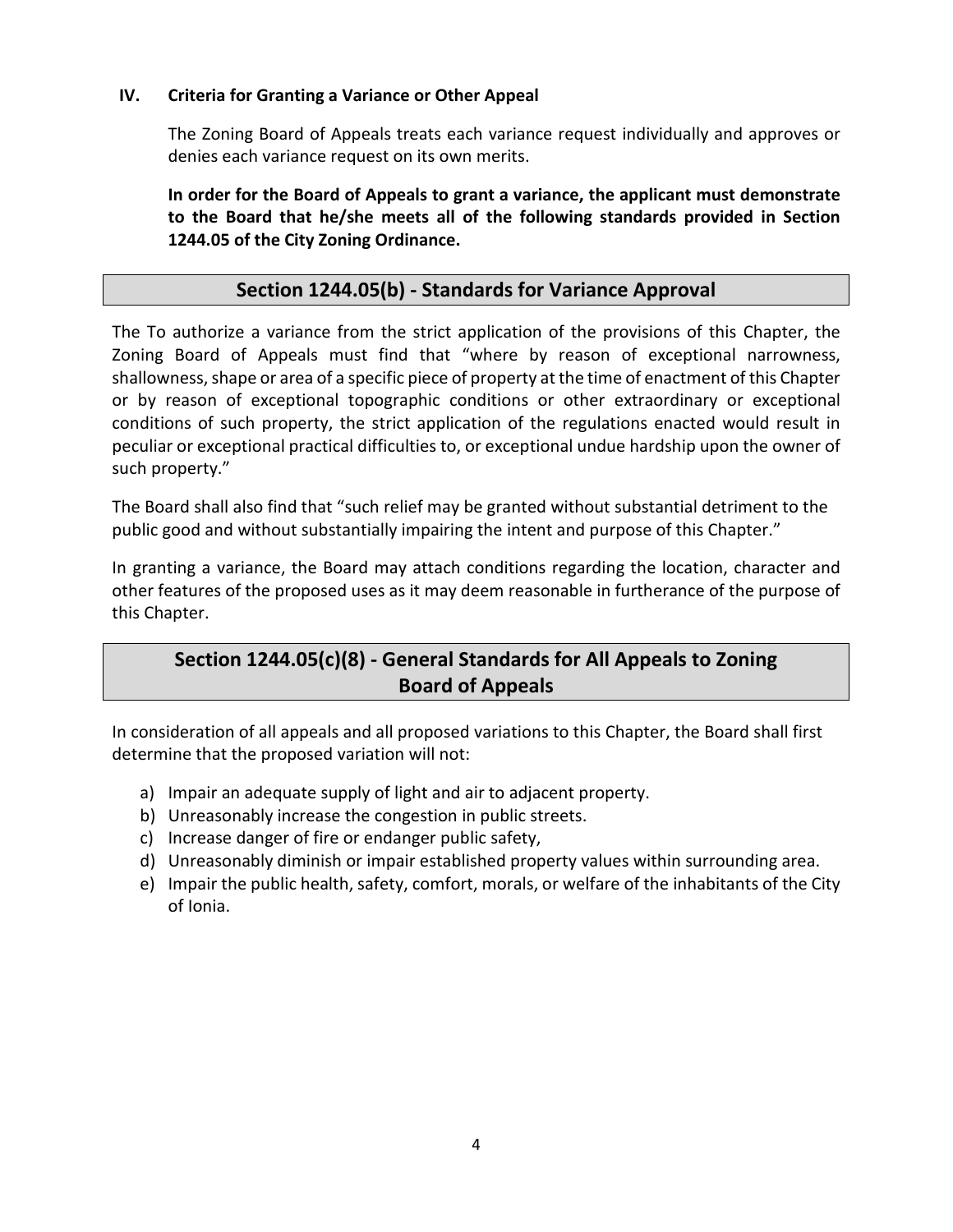# **Use Variance Standards**

Prior to the ZBA hearing on a request for a Use Variance, the Planning Commission shall consider such request and forward a report to the ZBA. The Planning Commission shall consider the Master Plan, ability of the property owner to use the property for a use already permitted under the existing zoning classification, the effect of the request on the essential character of the neighborhood, and other such factors that the Planning Commission shall deem relevant.

The applicant shall read the standards, listed below, and provide responses to each standard as to how the request meets the standard. The ZBA may only grant a use variance in cases where there is reasonable evidence of unnecessary hardship in the official record of the hearing. Unnecessary hardship may be found if all of the following standards are met:

## **Standard 1**

*That the building, structure, or land cannot be reasonably used for any of the uses permitted by right or special approval in the zone district in which it is located.*

## **Standard 2**

*That the condition or situation of the specific piece of property or the intended use of such property for which the variance is sought is not so general or recurrent a nature as to make reasonably practical the formulation of a general regulation for such conditions or situations. Unique circumstances include: exceptional narrowness or shape of a specific property on the effective date of this chapter, or by reason of exceptional topographic conditions or other extraordinary situation on the land, building or structure or by reason of the use or development of the property immediately adjoining the property in question, the literal enforcement of the requirements of this chapter would cause unnecessary hardship.*

## **Standard 3**

*That the proposed use would not alter the essential character of the neighborhood.*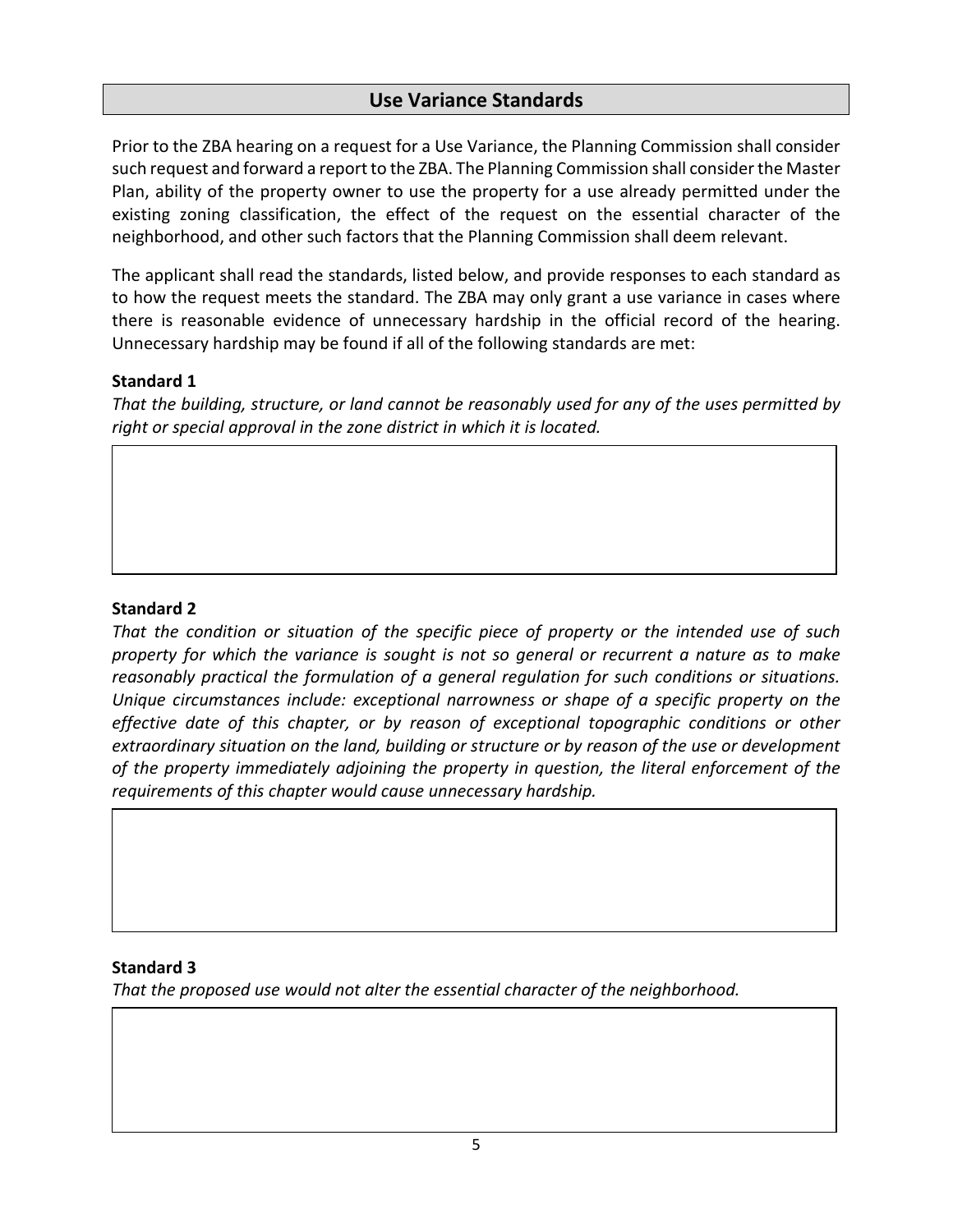# **Non-Use (Dimensional) Variance Standards**

The applicant shall read the standards, listed below, and provide responses to each standard as to how the request meets the standard. The ZBA may only grant a non-use variance in cases where there is reasonable evidence of practical difficulty in the official record of the hearing. Practical difficulty may be found when all of the following standards have been met:

## **Standard 1**

*That there are exceptional or extraordinary circumstances or conditions applying to the property in question that do not apply generally to other properties in the same zoning district.*

## **Standard 2**

*That the condition or situation of the specific piece of property for which the variance is sought is not of so general or recurrent nature as to make reasonably practical the formulation of a general regulation for such conditions or situations. Unique circumstances include: exceptional narrowness, shallowness, or shape of a specific property on the effective date of this chapter, or by reason of exceptional topographic conditions or other extraordinary situation on the land, building or structure or by reason of the use or development of the property immediately adjoining the property in question, the literal enforcement of the requirements of this chapter would involve practical difficulties.*

## **Standard 3**

*That such variance in necessary for the preservation and enjoyment of a substantial property right similar to that possessed by other properties in the same zoning district and in the vicinity. The possibility of increased financial return shall not of itself be deemed sufficient to warrant a variance.*